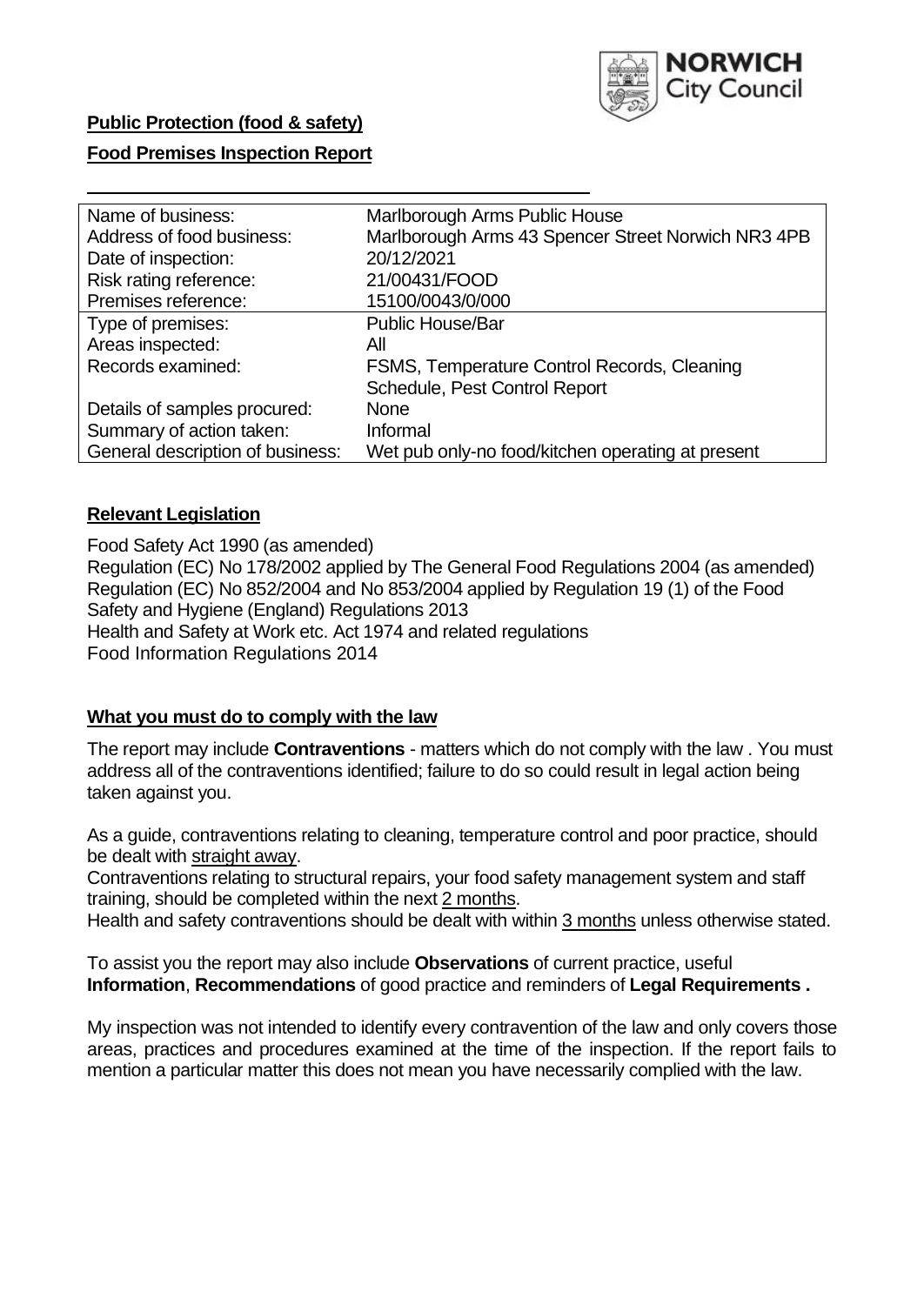# **FOOD SAFETY**

### **How we calculate your Food Hygiene Rating:**

 The food safety section has been divided into the three areas which you are scored against for the hygiene rating: 1. food hygiene and safety procedures, 2. structural requirements and 3. confidence in management/control procedures. Each section begins with a summary of what was observed and the score you have been given. Details of how these scores combine to produce your overall food hygiene rating are shown in the table.

| <b>Compliance Area</b>                     |          |    |           | <b>You Score</b> |                |    |           |    |                |  |  |
|--------------------------------------------|----------|----|-----------|------------------|----------------|----|-----------|----|----------------|--|--|
| Food Hygiene and Safety                    |          |    |           | $\Omega$         | 5              | 10 | 15        | 20 | 25             |  |  |
| <b>Structure and Cleaning</b>              |          |    |           | $\Omega$         | 5              | 10 | 15        | 20 | 25             |  |  |
| Confidence in management & control systems |          |    |           | $\overline{0}$   | 5              | 10 | 15        | 20 | 30             |  |  |
|                                            |          |    |           |                  |                |    |           |    |                |  |  |
| <b>Your Total score</b>                    | $0 - 15$ | 20 | $25 - 30$ |                  | $35 - 40$      |    | $45 - 50$ |    | > 50           |  |  |
| <b>Your Worst score</b>                    | 5        | 10 | 10        |                  | 15             |    | 20        |    | $\blacksquare$ |  |  |
|                                            |          |    |           |                  |                |    |           |    |                |  |  |
| <b>Your Rating is</b>                      | 5        |    |           | 3                | $\overline{2}$ |    |           |    | $\Omega$       |  |  |

Your Food Hygiene Rating is 4 - a good standard



## **1. Food Hygiene and Safety**

You have a good track record. There are some minor contraventions which require your attention.Your staff are suitably supervised and trained. **(Score 5)** 

### Hand-washing

**Contravention** The following indicated that hand-washing was not suitably managed:

• there was no hot water supply to the wash hand basin behind the main bar. A sink was available for use in the main kitchen.

## **2. Structure and Cleaning**

 satisfactory standard but there are some repairs and/or improvements which are required The structure facilities and standard of cleaning and maintenance are of a generally in order for you to comply with the law. Pest control and waste disposal provisions are adequate. The contraventions require your attention; although not critical to food safety they may become so if not addressed. **(Score 10)** 

### Cleaning of Structure

**Contravention** The following items could not be effectively cleaned and must be covered or made non-absorbent: